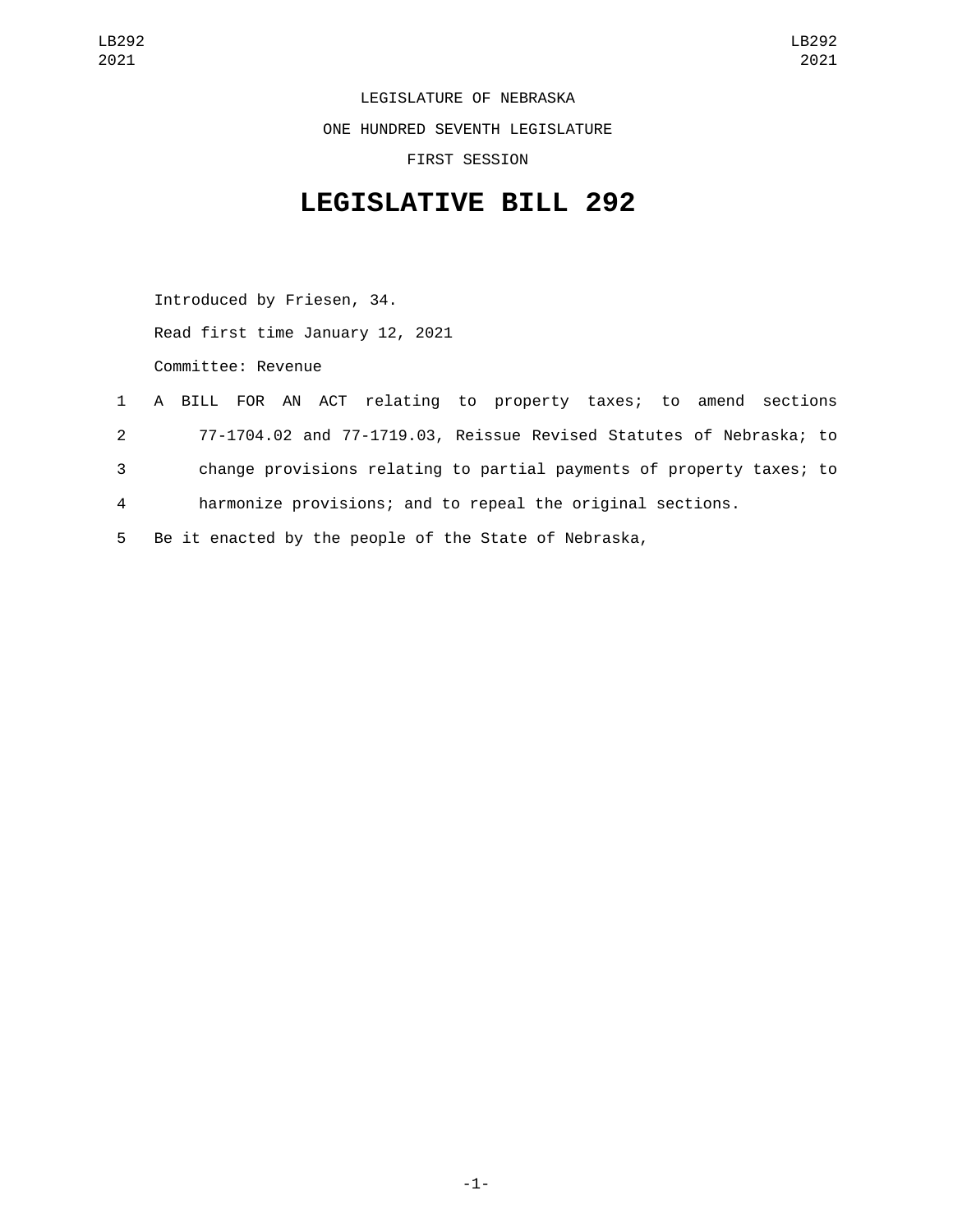Section 1. Section 77-1704.02, Reissue Revised Statutes of Nebraska, 2 is amended to read:

 77-1704.02 (1) The county treasurer shall accept partial Any county 4 board may pass a resolution to allow payments for the discharge of current or delinquent real property taxes, personal property taxes, or both or any charges for interest, publication, penalties, or other charges by reason of the delinquency of such taxes and shall hold such 8 payments to be held in escrow by the county treasurer or may contract 9 with another party to hold such payments in escrow. The Upon passage of such a resolution or such other effective date as the resolution may 11 provide, the county treasurer shall accept payments in accordance with 12 the resolution or any subsequent amendments thereto and hold such amounts until the accumulated payments are sufficient to pay at least one-half the taxes currently due on the property or the full amount of delinquency and any interest, penalties, or other charges due to the delinquency. The 16 resolution of the county treasurer board may require a minimum, limited, or periodic payment amount as a condition for acceptance of payments to 18 be held in escrow. The county treasurer resolution may also require that an escrow agreement be executed between the person making payment and the county treasurer as a condition for accepting payments.

 (2) Payments held in escrow under this section may be held in a designated bank account or may be commingled with other county funds. Such amounts are the property of the person making payment and shall be held in trust for the benefit of such person and be accounted for with respect to the property for which the current or delinquent taxes are to be paid. The county may pay interest on amounts held in escrow at a rate to be determined by the county board or may retain any interest received. Upon sale of the property, any amounts held in escrow with respect to that property shall be returned to the person that made the payment or 30 applied as directed by such person.

(3) Payments held in escrow for payment of delinquent taxes shall be

-2-